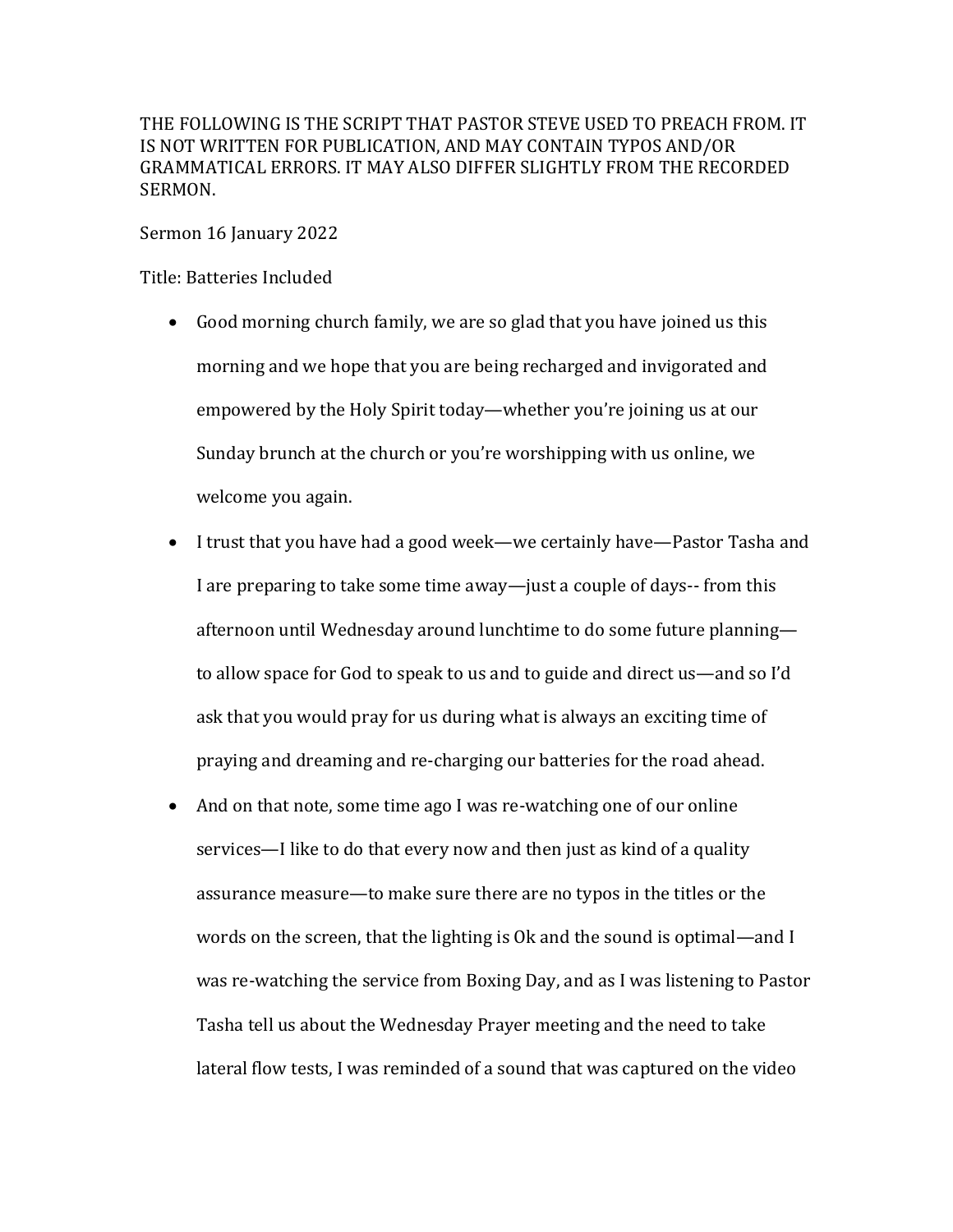as she was talking—and because she was in mid-sentence I couldn't edit the sound out without messing up what she was saying, so I just left it in—I wonder if you noticed it—it sounded like this (play)

- Here it is again if you missed it—(play) it sounded like the chirp of a cricket—but it wasn't a cricket—it was the sound of a smoke alarm whose batteries were going dead—and right after Pastor Tasha recorded that bit of video, it chirped again, and just seconds later there was another chirp, but that one came from the hallway, and then another, but that one came from the kitchen, and then the living room again, and then all three chirped together and then they started all chirping every few seconds, it sounded like midnight at the old South Carolina campground (crickets)—like Jiminy Cricket and his little cricket friends were having choir practice in our flatand we were trying to record the service, we couldn't have that—and so I got out the ladder and I climbed up in the living room and the hallway and the kitchen and took down the smoke detectors and took the batteries out and made a mental note that I was going to have to walk down to the hardware store and get three new batteries, because without that charged-up internal power source, those smoke alarms were not going to work—and a smoke alarm without a working battery is a completely useless thing—so they have an alarm that gets your attention so you'll change that battery.
- And you'll be glad to know, I'm sure, that all our smoke detectors are now functional because they've had their batteries changed.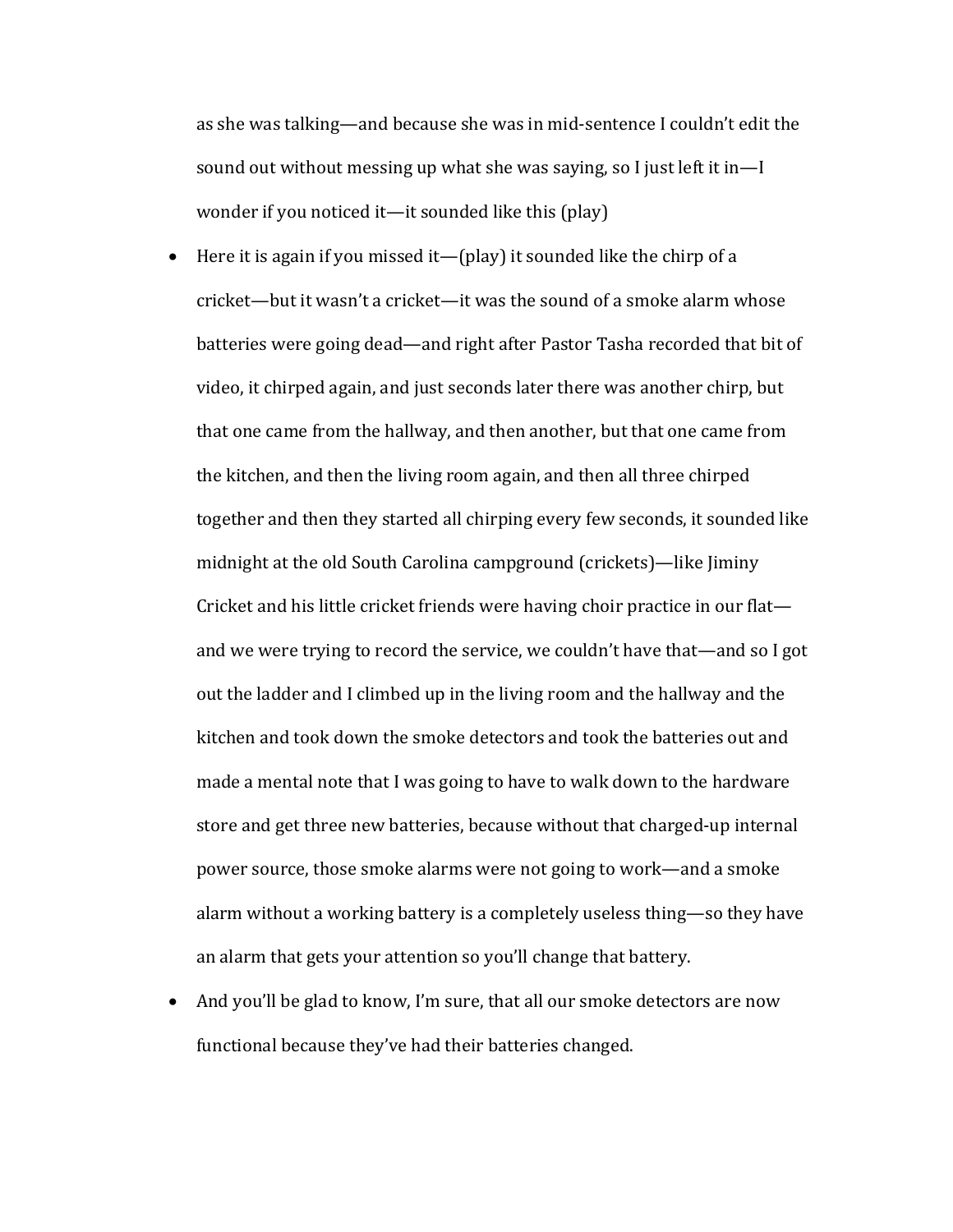- We have so many things in our lives these days that run on batteries—and we have to keep them changed or charged so that they'll work—our phones have a battery, our cars have a battery—Pastor Tasha's Dad drives a Tesla and it's got a serious battery—the computer I'm writing this sermon on has a battery, the mouse I use with it has a battery, my earphones have a battery, the wireless microphones we use at the church have batteries—we recently purchased a new scale for the kitchen at church and it came with a battery already installed—this little cheapy watch I got a few weeks ago did too
- $-\theta$  they came with the battery included—so right out of the box they were ready to use, all charged up and ready to go
- I love it when a tool or a gadget comes with the batteries included, because then you don't have to wait to make use of it—it doesn't require anything from you except to use it—and I've noticed that a lot more things these days come with the batteries included—and that is certainly convenient
- But that has not always been the case—I remember when I was a kid, at birthdays or Christmastime, anytime that you were going to get gifts to unwrap, there was always going to be one, sometimes more than one—that you would unwrap, and as you were unwrapping it you could see that it was something you really wanted, something super cool like a Nintendo Gameboy or a Walkman or a 6 Million Dollar Man action figure or a remote-control Batmobile or an EZ-Bake oven or a Mr. Microphone—you get the picture but as you were unwrapping it you'd be excited and happy and then you'd look down in the corner of the box or the packaging that it came in and you'd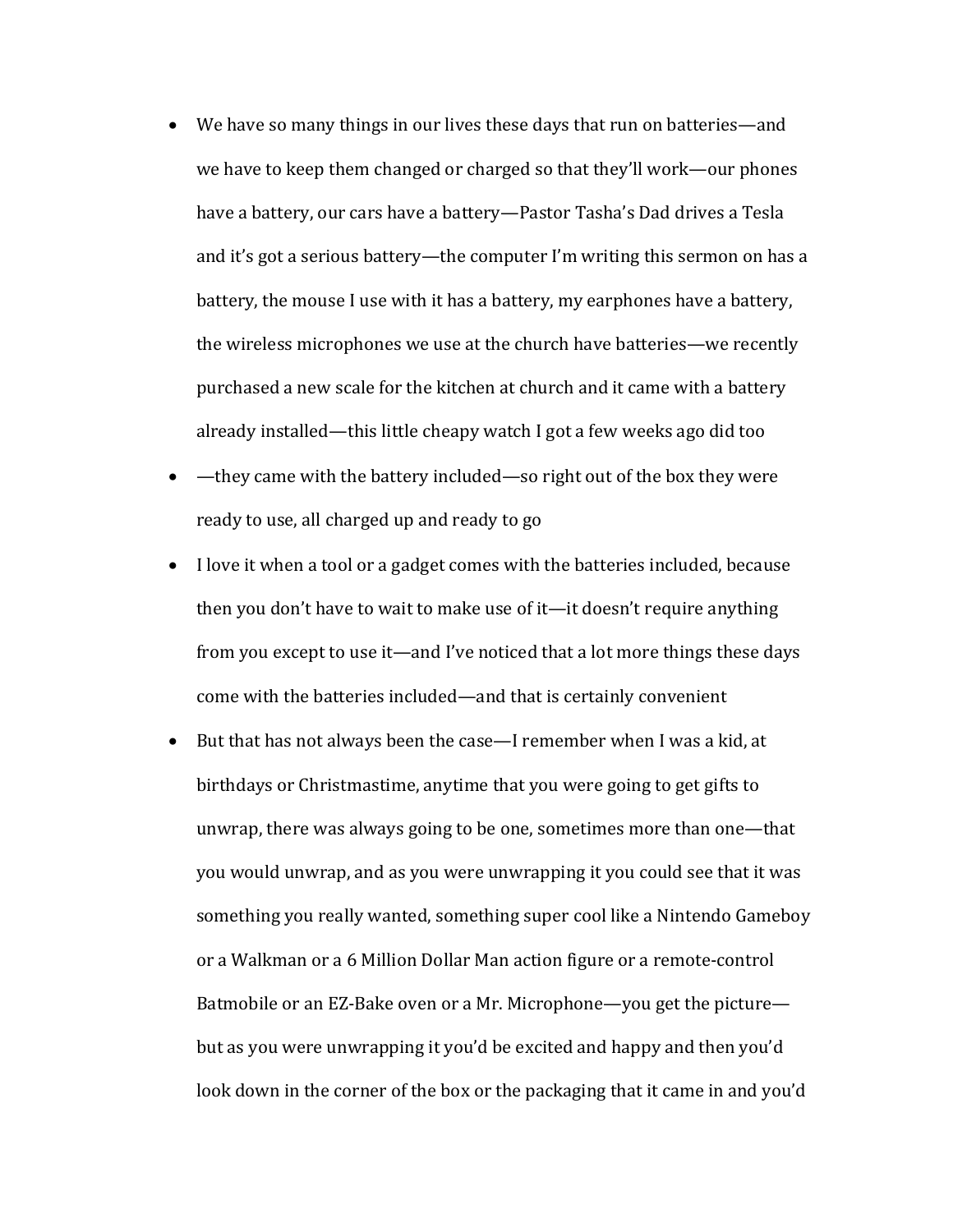see those 3 words that every kid hated to read—you probably know the ones--Batteries Not included—and your heart would sink, and your joy would turn to disappointment because you knew that you could just set this one aside, put it on a shelf until your Mom or Dad took you shopping to get whatever kind of batteries it needed. And it was useless until you got them.

- And one of the things that I loved about my late big sister, Kathy, was that whenever she gave me a gift that needed batteries—some gadget or toy or tool—whatever it was—I knew that after I opened that gift, I was gonna get another gift from her and it was usually smaller and heavier, because she would wrap up the batteries that I needed—so I not only got to unwrap two gifts but I also got the power source I needed I to make the first gift work. Because a gift that doesn't work—that isn't energized—isn't activated doesn't have the power it needs—is a pretty useless thing—so Kathy would make sure that the batteries were always included with the gift.
- In the passage that Pastor Tasha shared with us this morning, the Apostle Paul is writing to the church at Corinth about spiritual gifts, and at the end of this passage of scripture, Paul lets the Corinthian church, and us, know something about the gifts that the Holy Spirit gives to the followers of Jesus, and it is this—in verse 11: All these—all these gifts that the Holy Spirit gives--are activated by one and the same Spirit, who allots to each one individually just as the Spirit chooses.
- We're going to be talking about spiritual gifts and Paul's words to the church at Corinth today and for the next 2 Sundays, but before we talk further about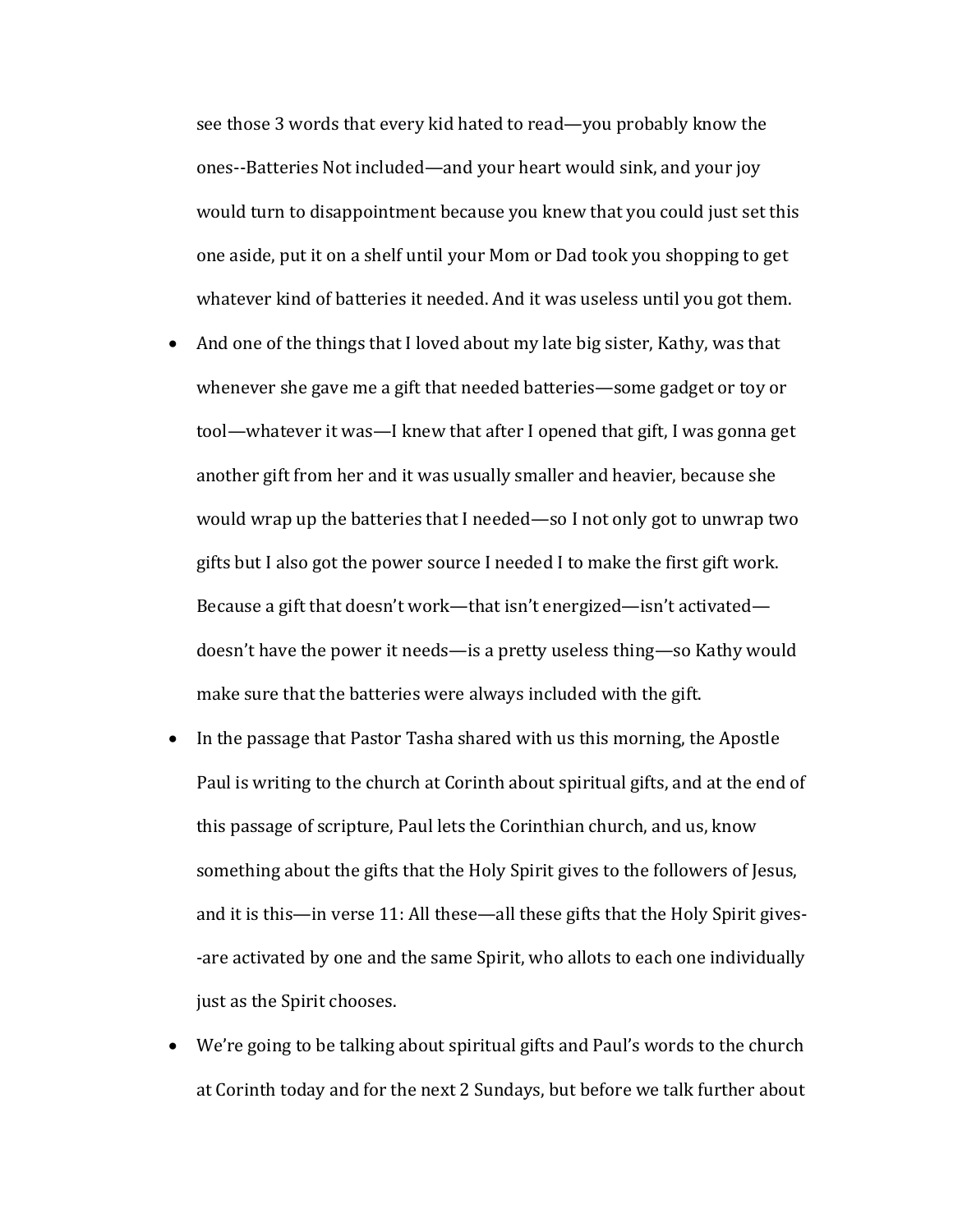what Paul is saying to the church in the verses that precede this one, I want you to notice something about the gifts that the spirit gives to those in the church—about spiritual gifts—and it is that spiritual gifts come with the batteries included.

- Let's take a look at one of the words Paul uses in verse  $11$ —it's the word for "activates." When Paul says that God "activates" these gifts that the Spirit gives—the word is *energei*—God through the Holy Spirit provides the energy that makes a spiritual gift work—the battery is included—
- But to really get a grasp on this word we need to look back to verse 6, where Paul says that growing out of various spiritual gifts, there are a variety of activities—there are a variety of things that happen as a result of the use of spiritual gifts—they can make different things happen—the word for "activities" there is *energēmatōn*—continuing in verse 6, but it is the same God who activates -*energon*—them in everyone
- Now catch this now, there are activities that result from the work of spiritual gifts—the word there is *energēmatōn*—and it is the same God who activates them in everyone—*energon* and *energei*—do you see that root in all those words—*energ*? All of these have the same root, the same root as the English word ENERGY, because the same Holy Spirit who bestows a gift, out of which grows activities, energematon—the way it works—also activates--energon— --gives energy to that gift and that ministry and its results—makes it work
- so the same God, the same spirit, who gives the gift, who is behind the ministry, also activates, or energizes, the results—so none of what happens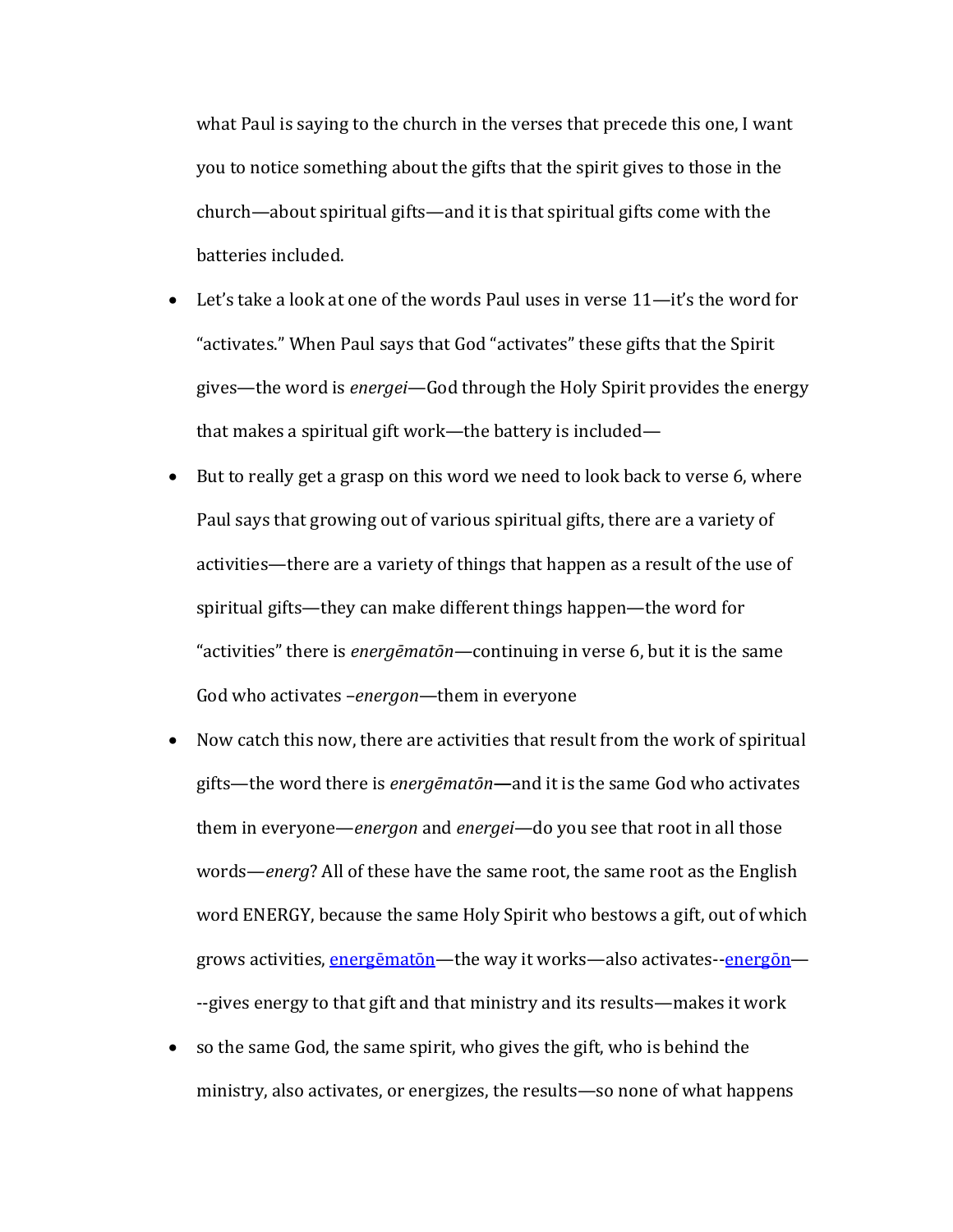as the result of the way a gift works is a result of our own efforts—the Holy Spirit GIVES the gift, and the Holy Spirit energizes—activates—the ministry and its results

- What is Paul saying here? He is saying that the energy that it takes to make a gift work doesn't come from the one the gift is given to, but from the one who gives it, the Holy Spirit—and in the same way that a watch, and a kitchen scale, and a laptop computer, and an electric car all do different things different activities—it's the same thing, a battery, that provides the internal power, the energy that makes them work, and in the same way all the different activities that result from different spiritual gifts are a result of the activation, the energizing of the same Spirit, the Holy Spirit.
- And so before we say anything else about spiritual gifts, I want you to understand this point, that Paul is saying that spiritual gifts are not simply our talents or our skills—they are gifts given by God—and they are not simply given—they are also empowered, energized, activated, by the Holy Spirit
- We are not given a spiritual gift like a present we might receive that doesn't have the batteries included—SO DISAPPOINTING--hey thanks this looks really neat but it needs an energy source that I don't have so I can't use it right now-no-the Holy Spirit's gifts come with the batteries, with the energy, the activation included—all we need to do is acknowledge the gift and allow the Holy Spirit to work through us—they are ready to use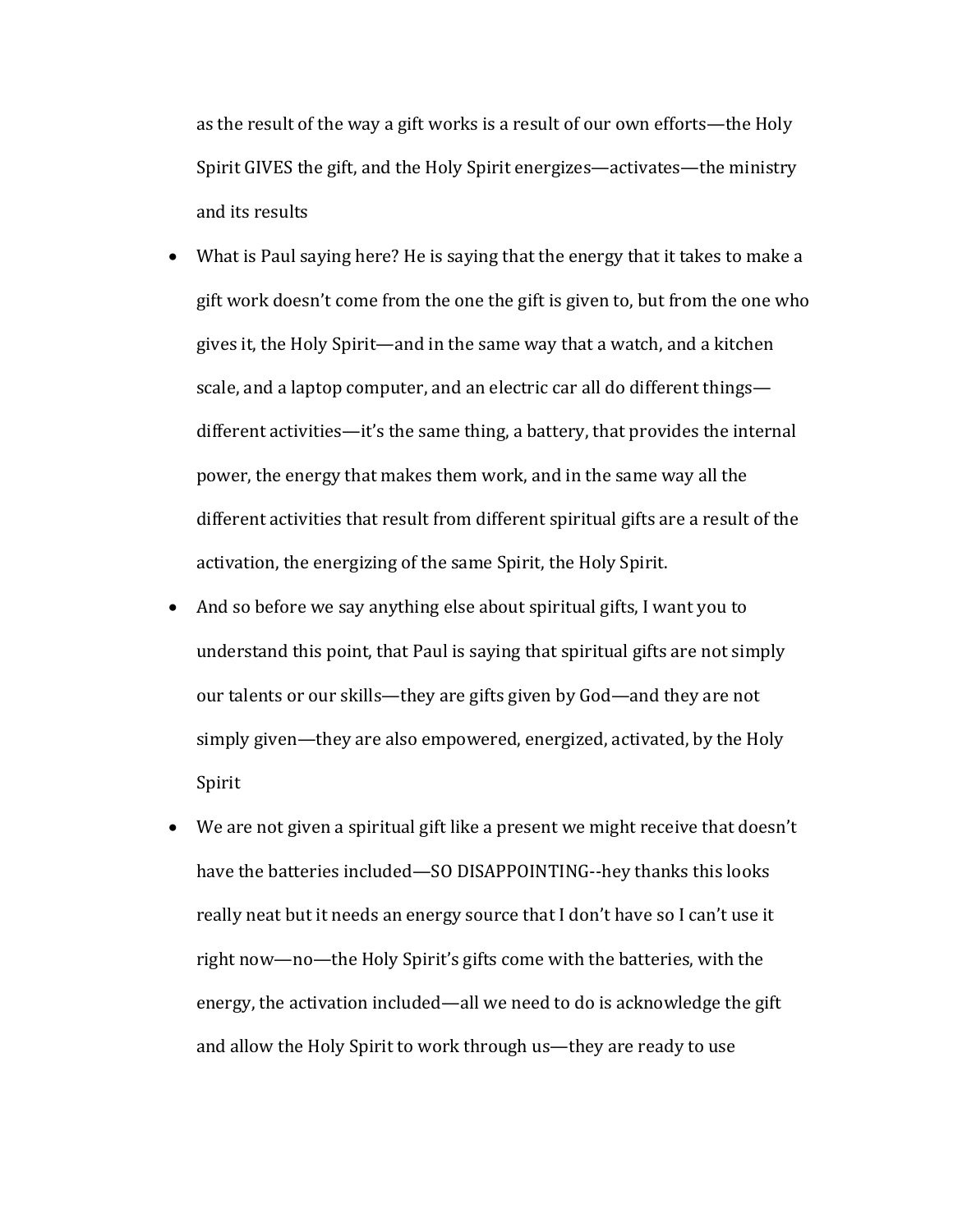- And you might say, "well that's nice to know, but I don't have any spiritual  $g$ ifts—I'm not even sure what spiritual gifts are"
- And we'll get to what spiritual gifts are in a moment, and over the next couple of weeks, but before we get there, I want to point out one more thing the Apostle Paul writes in this last verse of this Passage, verse 11—he writes: All these—all these gifts that the Holy Spirit gives--are activated by one and the same Spirit, who allots to each one individually just as the Spirit chooses.
- The Holy Spirit allots TO EACH ONE just as the spirit chooses—this doesn't mean the Holy Spirit gives spiritual gifts to a few followers of Jesus, or to some followers of Jesus, or even to almost all followers of Jesus, but TO EACH ONE—that's each and EVERY ONE—if you are a follower of Jesus, the Holy Spirit will give you one spiritual gift or another, or several, but the Spirit allots to EACH-that means nobody's left out
- This is such an important point that Paul says it twice—he repeats himself-he's said it already in verse 7: **TO EACH** is given the manifestation of the Spirit.
- I remember when I was in grade school—there were always kids who were in what was called the "gifted" program—kids who had scored particularly high on an IQ test, or who had in some other way demonstrated that they were above average in their abilities or their intelligence or talent--and sometimes they went to separate classes or sometimes they were in the same class as the other kids and they just did different things, maybe more advanced things, but at any rate, they were not the majority of students, in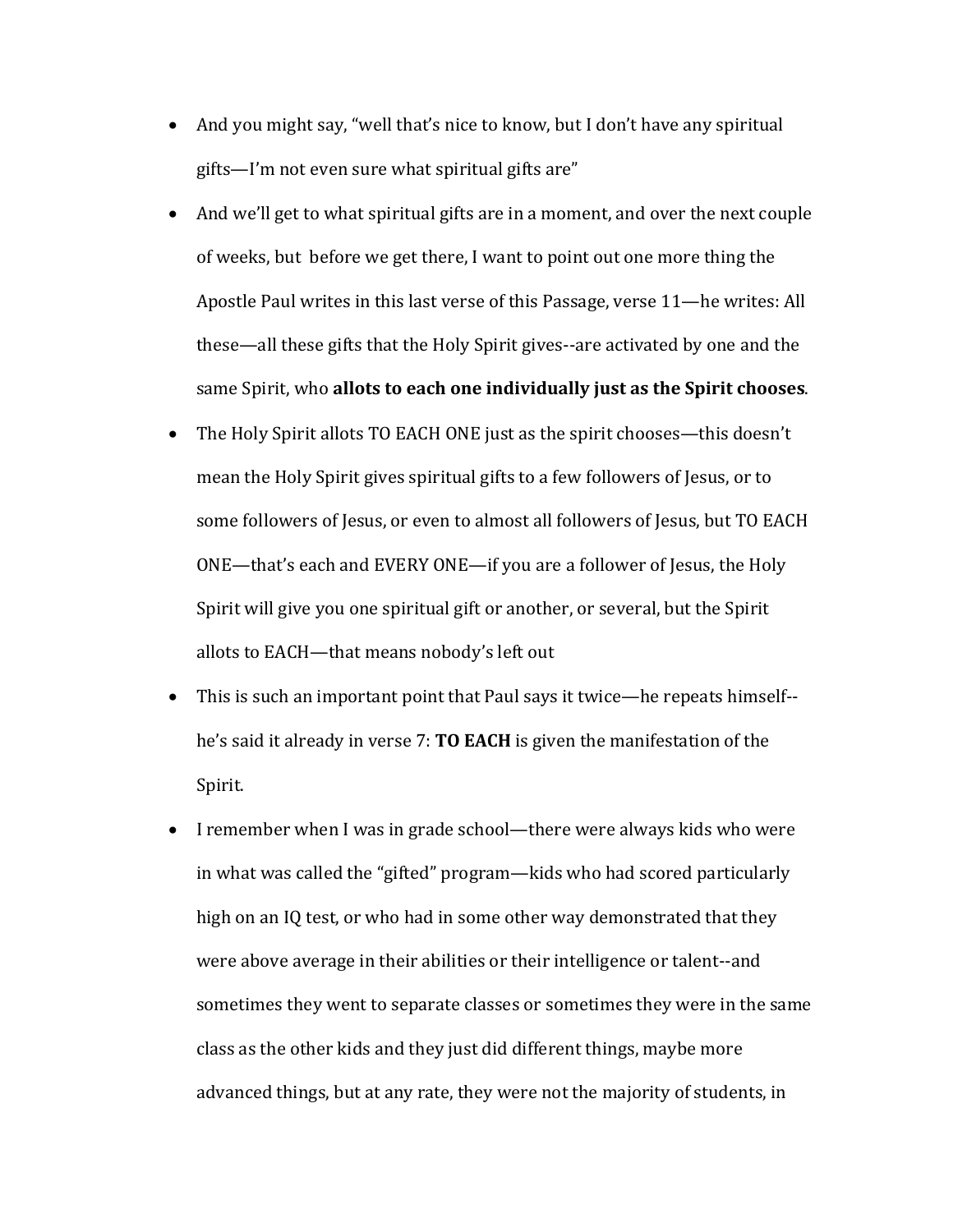fact they were just a small proportion of the student body—the gifted students

- But this is not what Paul is saying to the church at Corinth and it's not what he's saying to us—among followers of Jesus, there are only the gifted—there are no ungifted disciples—there are certainly different gifts, a variety of gifts, but you are not gifted as a disciple of Jesus based on how talented you are or how clever you are, or how hard you work—gifts aren't only given to those with the right last name or the proper accent or enough education or the right colour skin or based on any other qualification—the Holy Spirit allots gifts to EACH
- If you hear nothing else in this sermon, hear this—if you are a follower of Jesus, you have a spiritual gift—probably more than one—and you are uniquely called to use it to minister in ways that no one else can
- And if you are a follower of Jesus and you don't think you have any spiritual gifts then let me suggest that you need to ask the Lord and your brothers and sisters around you to help you understand what your spiritual gift might be and what to do with it
- I remember about 10 years ago, Pastor Tasha and I gave my parents an iPad—and they had no idea what to do with it, they really had no idea of the breadth of its capabilities, and they sure didn't know how to operate it, how to make it work, and do you know they didn't put it on a shelf because they didn't understand what it was or how it worked—they asked us to help them understand it, what to do with it—and we wrote them a user's manual that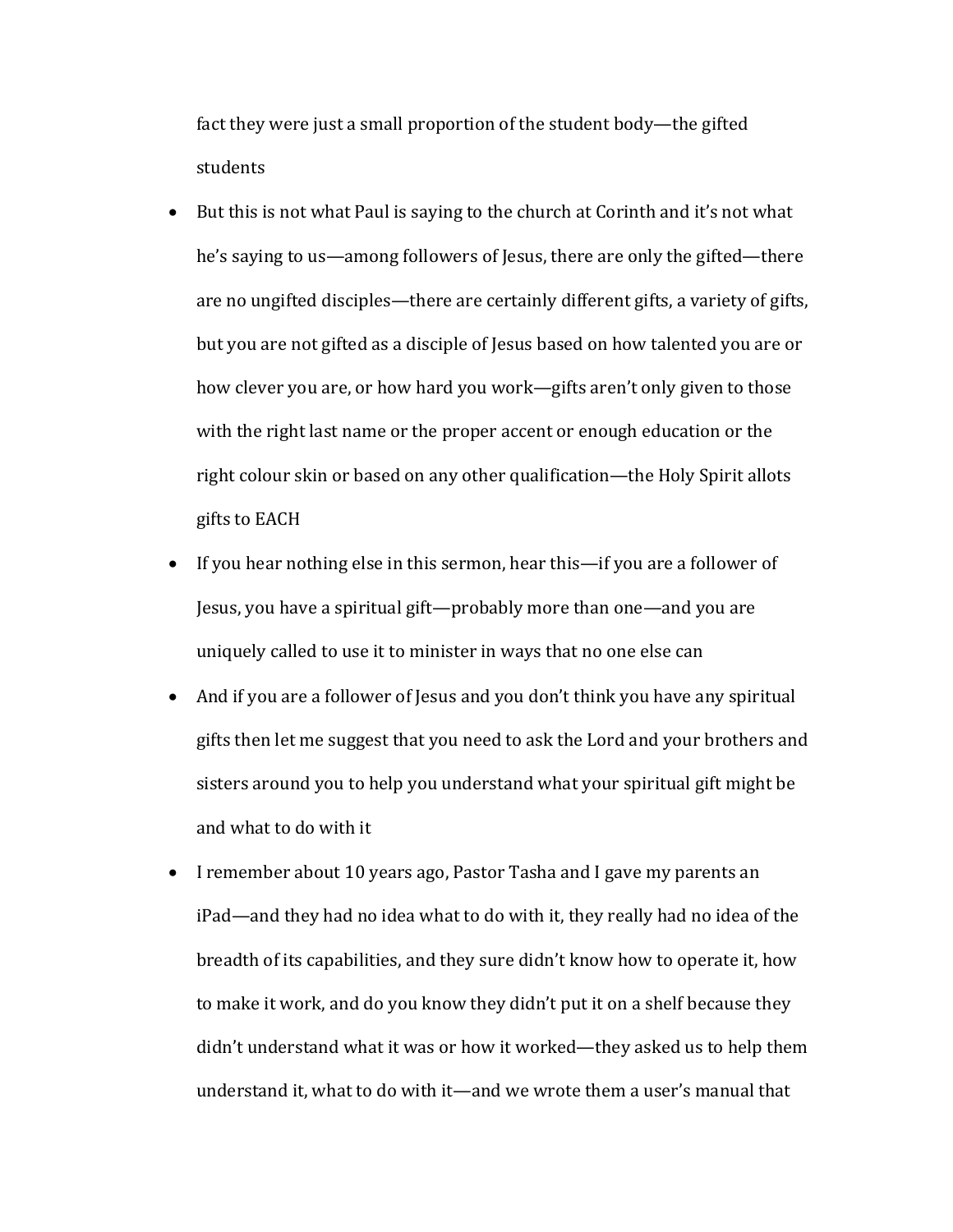explained in detail what they could do and how to do it—how to take a photo and how to search the internet and how to get on Facebook and how to FaceTime and how to watch TV and how to listen to music—and when they needed some direction they'd ask us directly or they'd consult the user manual—and you can do that too if you're trying to figure out what your gift is and how to use it—you can go to the giver directly and ask, or on the other hand, you can consult the user's manual—not the Nazarene Manual, but this one right here--you'll find all the direction you need right there—in the next couple of weeks, before our next Second Helping bible study, we'll be looking at some other resources as well that will help you to understand your spiritual gifts

- The members of the church at Corinth were certainly trying to figure out what spiritual gifts were and how they worked and who had them. And so Paul writes to them and says, in verse 1 of chapter 12: Now concerning spiritual gifts, brothers and sisters, I do not want you to be uninformed.
- Now Corinth was a big, busy bustling Roman city with lots of cultural and religious influences—there were Jews there, and temples to the Greek and Roman Gods like Poseidon and Apollo and Aphrodite and Asclepius, the god of Medicine—and in that environment there were new Christians figuring out what a Christian church was—what Christianity was, really—there were no old approved guidelines, no historical examples to follow--no Manual like we have in the Church of the Nazarene,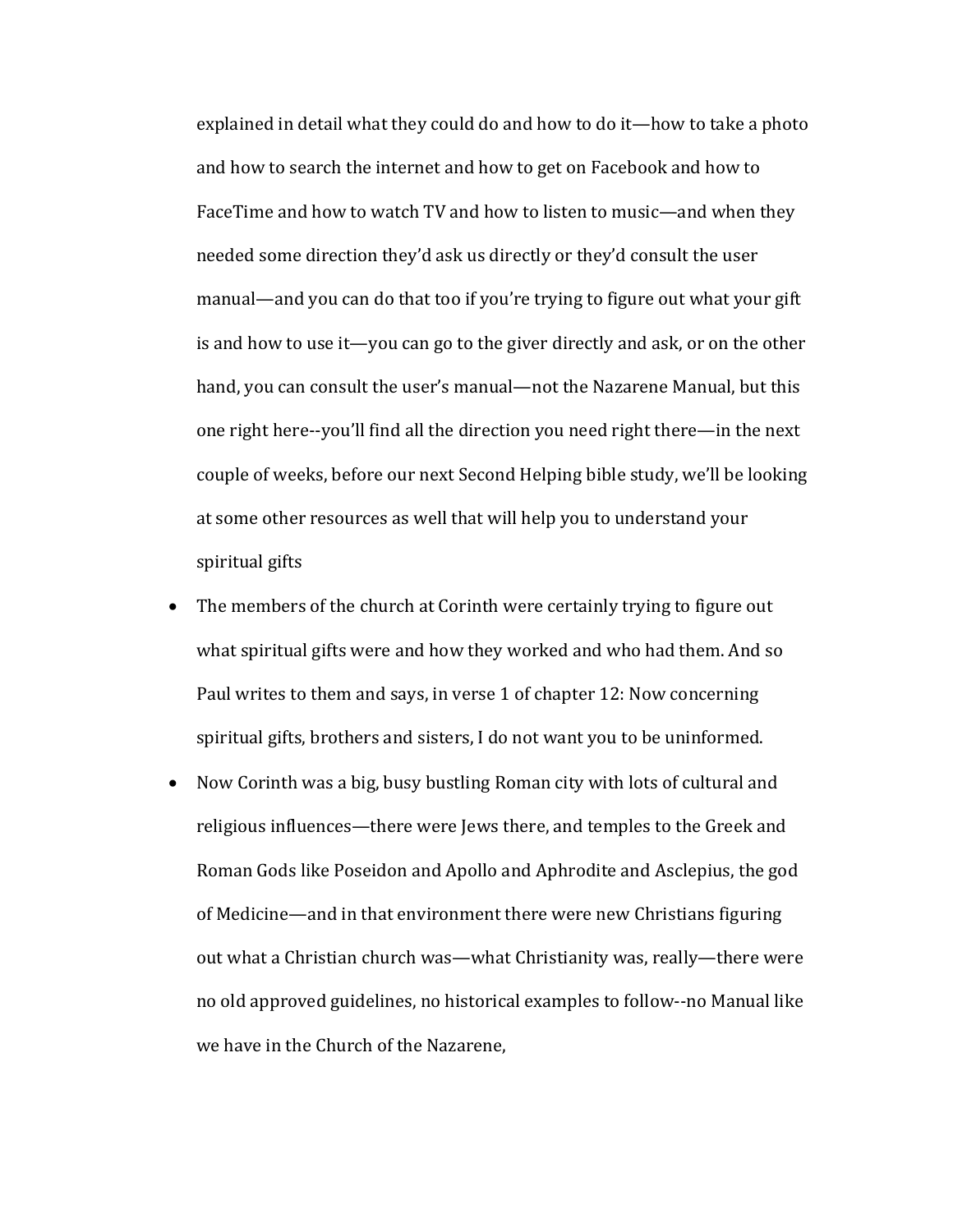- And if the amount of space Paul gives to the subject in his letter is any indication, the church at Corinth was very interested in what we call "spiritual gifts"—particularly the gift of "tongues"—now this could mean the gift of speaking in other languages or it could mean what we call *glossolalia* that ecstatic uttering of words and sounds that aren't recognizable as a language—Paul seems to be referring to both in Chapter 13 when he says, "if I speak in the tongues of mortals and of angels but have not love, I am a noisy gong or a clanging cymbal"
- But Paul wants the Corinthian church to know that "tongues" is not the only gift of the Spirit, nor is it the most important one
- And so he says that he doesn't want the Corinthian church to be uninformed, to be ignorant, about, *pneumatikōn*—that's the word that is translated "spiritual gifts"—it really just means "the spiritual"—stuff associated with the Spirit—*pneuma*—that breath, wind, Spirit that inspires us—and that we inspire—so that the Holy Spirit fills and moves inside and outside us like the wind, like the air that we breathe
- And Paul makes sure they are not uninformed—he spends all of Chapter 12 discussing how spiritual gifts work and what they are
- $\bullet$  But Paul doesn't jump right into a discussion of specific gifts here in chapter 12, no he begins by referring to a very specific situation—He writes in verse 2, "You know that when you were pagans, you were enticed and led astray to idols that could not speak."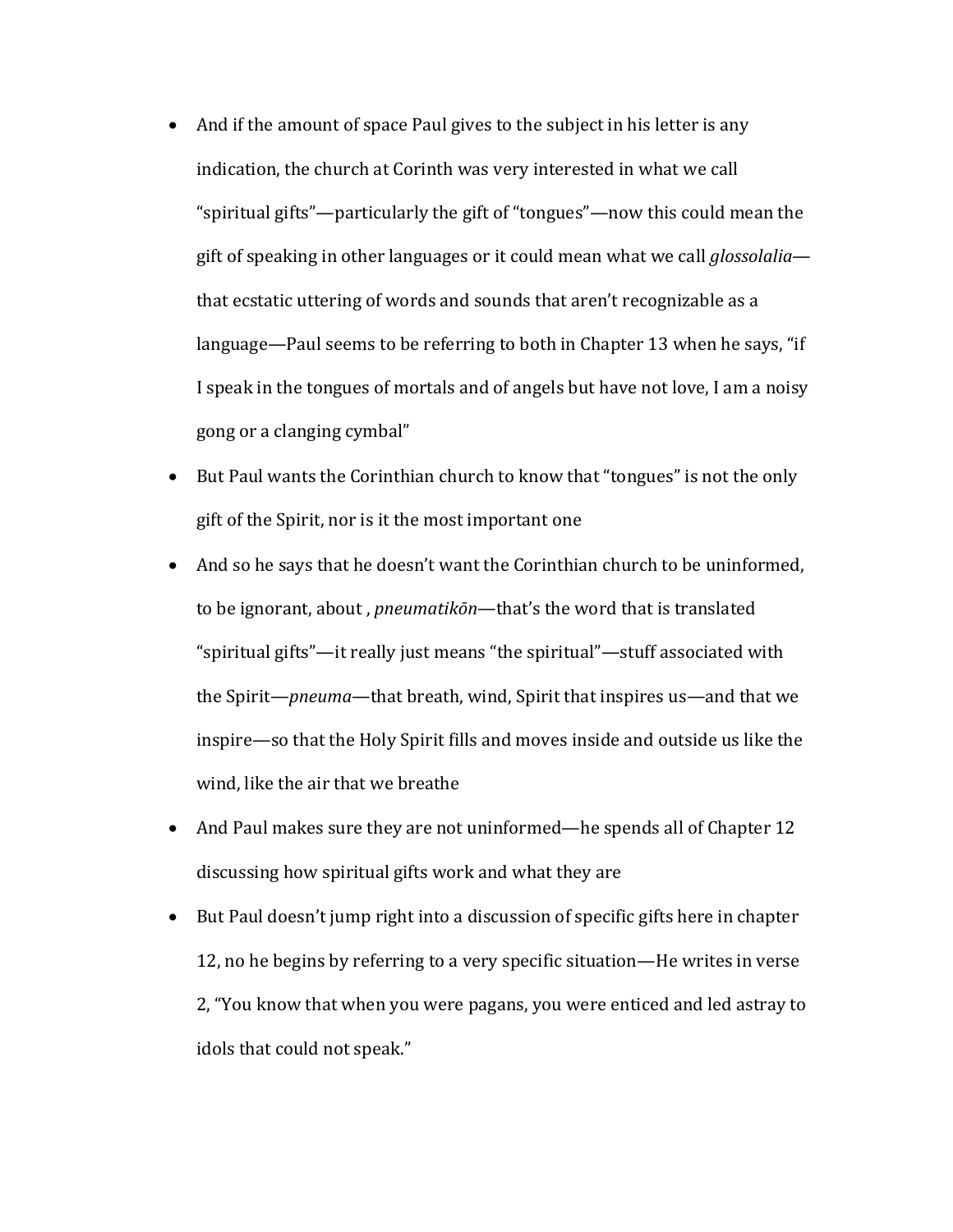- Paul is referring to the polytheism of the Greco-Roman world—at Corinth there were temples to multiple Gods, and people would visit them—they could frequent the temple prostitutes at the Temple of Aphrodite, who was the protector of the city of Corinth and its maritime economy—and if they got a sexually transmitted disease from doing that, they could visit the Temple of Asclepius, the God of medicine and leave a sacrifice for healing-it wouldn't work, but they could try— or if they wanted to know about their prognosis, they could visit the Oracles—the Temples of Apollo where they could find out what the future held
- And if that seems very primitive and foreign, I think that a pretty good case could be made that in our modern, big, bustling cities, like Glasgow, with lots of multicultural influences, there are still temples to the idols of this world that people serve just as religiously as the people of Corinth—temples to the idols of materialism, of wellness, of commercialism, of sports, of celebrity, of business, of money—where people make sacrifices and try to find meaning in their lives
- And in these verses Paul contrasts the polytheism of Corinth, where there are a variety of gods and temples from whom one might request one gift or another—with the ONE God of Christianity—with whom there are many gifts but one and the SAME GOD
- Paul is saying that unlike the polytheism of Corinth, where you'd visit a different temple for a different God depending on what you were looking for,